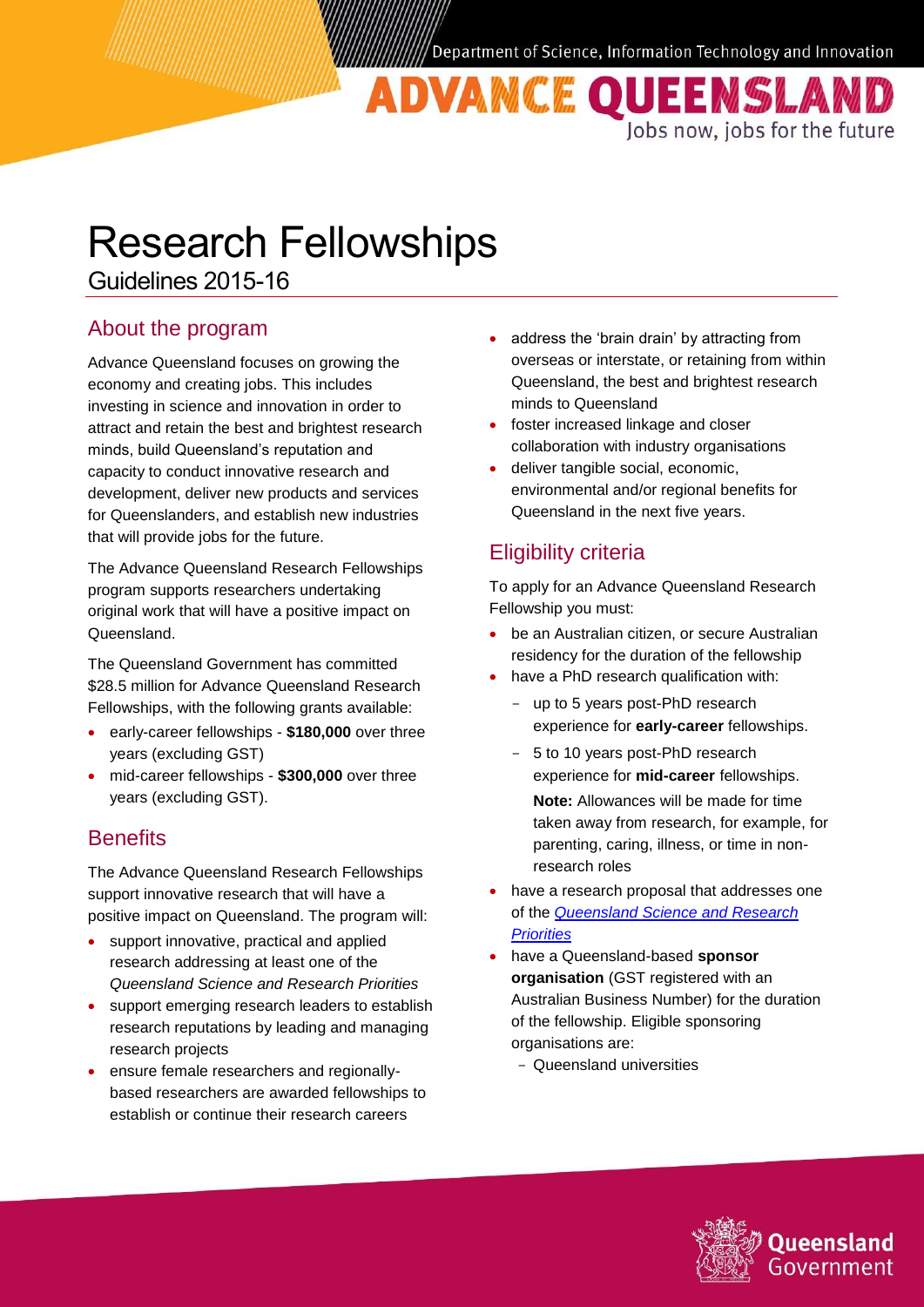# **ADVANCE QUEENSLAND**

- Queensland-based government organisations that conduct research (local, Queensland and Commonwealth)
- Queensland-based not-for-profit/charitable organisations that undertake research as their primary business
- have one or more partner organisations, including at least one **industry/end-user organisation**, that is, a private, public or notfor-profit organisation that will progress the translation and practical application of the research.

The industry/end-user partner must be a separate entity from the sponsor, that is, not a parent or subsidiary, or a spin-out established for less than 12 months.

Partner organisations may be based outside of Queensland. However, Assessment Criterion 3 requires that the proposed research demonstrate clear positive outcomes relevant for Queensland.

- have combined cash funding from the sponsor and partner(s) that equals or exceeds the Queensland Government funding sought
- spend at least 50 per cent of your fellowship time physically located with an industry/enduser partner.

**Note:** Consideration may be given to applicants who cannot spend 50 per cent of their fellowship time physically co-located with one or more industry/end-user organisations due to geographical separation. If this applies to you, please outline in your application:

- your case for geographical separation
- the amount of time you will be physically co-located with your industry/end-user partner, and
- what you will do to ensure meaningful and regular interaction with your industry/enduser partner
- have not previously received a Queensland Government Smart State, Smart Futures, or

Accelerate Fellowship at the same or higher level.

#### Using the fellowship funds *(including matched cash)*

The fellowship payments will be released to the sponsor organisation to administer the grant funding. The funding may be used for the following eligible project costs:

- salary costs, including standard on-costs (leave loading, superannuation contributions, worker's compensation contributions, and payroll tax) for key research staff, including:
	- the Fellow, who must spend at least 80 per cent of their time on an early-career fellowship, or 50 per cent of their time on a mid-career fellowship
	- other dedicated fellowship research/technical staff, including postdoctoral research staff, provided they spend at least 20 per cent of their total work time on the fellowship research project

**Note:** Standard remuneration and on-costs of the Fellow and other dedicated fellowship researchers and technicians can be regarded as cash when calculating the sponsor's matched cash funding. You cannot claim salary costs for the non-fellowship activities of staff, or for support staff who spend less than 20% of their time on the fellowship project.

- project costs directly related to the research project
- project consumables and small equipment (up to \$10,000) required specifically for the fellowship project
- travel within Australia that is required as part of the fellowship, including attending state or national conferences
- overseas travel, including registration and attendance at overseas conferences.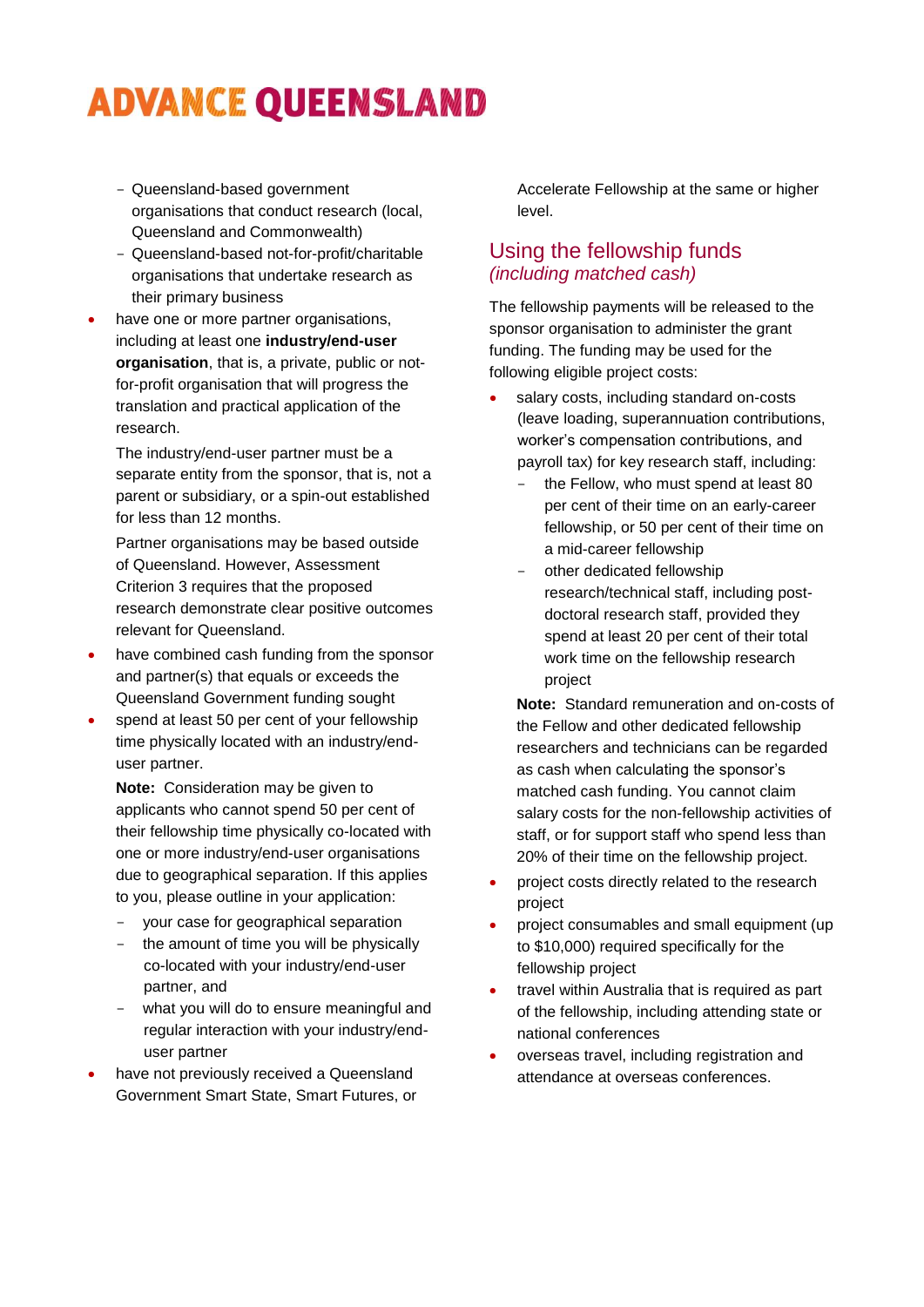ADVAMCE QUEEMSLAMD Jobs now, jobs for the future

Only eligible expenditure incurred on or after the commencement of the fellowship can be claimed.

#### Ineligible expenditure *(including matched cash)*

Items **not** eligible for funding, or to be regarded as matched cash funding, include:

- institutional on-costs **above** standard salary on-costs
- institutional overheads and operational costs, including general facility and accommodation related costs
- costs associated with non-fellowship projects/programs of the sponsor or partner organisations
- costs associated with administrative support staff
- contract research for services that can be performed by the sponsor organisation
- equipment costing more than \$10,000.

#### *Other conditions*

- Fellows will be expected to actively promote their research, and to provide information and attend media/promotion events if requested.
- The fellow and sponsor must acknowledge the Queensland Government's funding in all relevant published material, media releases and public statements.
- The fellowship is not transferable in cases where a recipient cannot complete the fellowship.
- Fellows are expected to complete the fellowship research over three continuous years in a full-time capacity.
- The sponsor organisation must provide a financial acquittal statement to the department annually containing broad details of Queensland Government funding received and expended, and broad details of sponsor and partner cash contributions to the fellowship.
- Advance Queensland Research Fellows must not concurrently hold another fellowship.

 The research project must commence within six months of being awarded the fellowship.

## Assessment criteria

#### 1. Well planned novel research project

You should demonstrate that:

- you are aware of other research that has been/is being undertaken in the proposed research space. (If applicable, please also complete patent searches)
- the proposed research is novel, has scientific merit, and addresses a significant issue
- the proposed project is well planned and achievable.

#### 2. Quality of the collaboration

You should demonstrate that you will:

- seriously engage an industry/end-user organisation in the fellowship
- establish working relationships that will benefit your research, **both** on the research side (locally, nationally and/or internationally) and with your partner organisation(s)
- meaningfully involve people/organisation(s) with complementary areas of expertise.

The letters of support from the sponsor and partner organisations will be considered as part of this assessment criterion.

#### 3. Clear outcomes and relevance for **Queensland**

You should outline how:

- you plan to translate the research findings into outcomes, and how you will demonstrate the benefits for Queensland
- the proposed research addresses one or more of the *[Queensland Science and](http://www.chiefscientist.qld.gov.au/images/documents/chiefscientist/qld-science-n-research-priorities-2015-2016.pdf)  [Research Priorities](http://www.chiefscientist.qld.gov.au/images/documents/chiefscientist/qld-science-n-research-priorities-2015-2016.pdf)*
- the proposed research will deliver value for money through tangible economic, social, environmental and/or regional benefits to Queensland within the next five years.

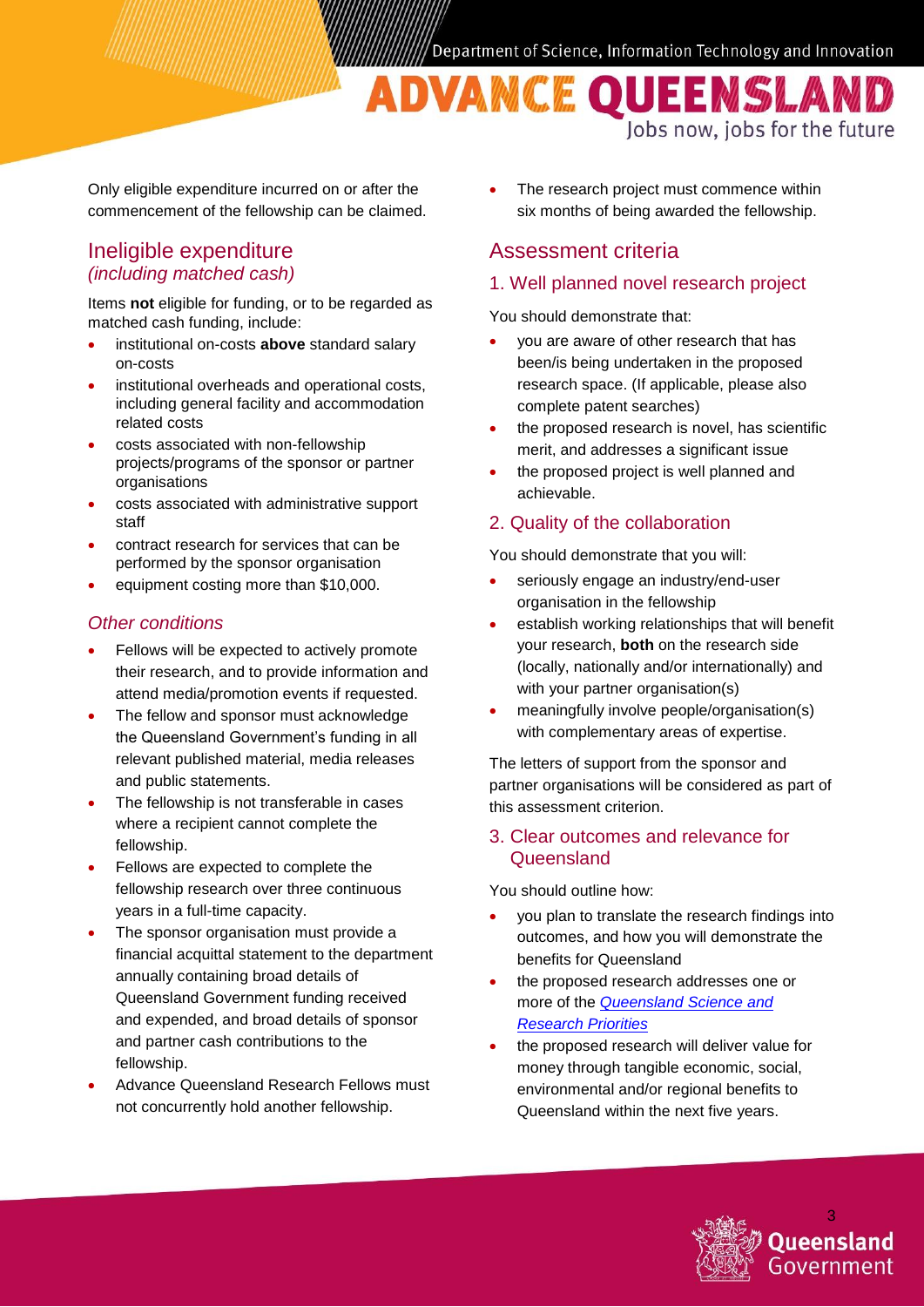# **ADVANCE QUEENSLAND**

#### 4. Track record

You should demonstrate that you have the professional, research, project management and industry engagement skills to undertake and complete the proposed fellowship.

## Application assessment

Applications will be assessed in a competitive, merit based process against the program's assessment criteria by panels comprised of members with scientific, research, and/or industry background.

Applicants may be contacted during the assessment process to clarify information provided in the application and/or to request additional information to enable the appropriate consideration of the application.

Applications may also be considered in the context of the government's priorities and the imperative to create jobs for the economy.

To support better assessment and targeted investment in science and research, the ['R.E.D.S.'](http://chiefscientist.qld.gov.au/strategy-priorities/decision-rules-for-investment-r-e-d-s)  Decision Rules were developed. In essence, these rules will be considered in evaluating, prioritising and making decisions around future investment.

Therefore, in your response to the assessment criteria you should ensure your application can address the following science and research investment Decision Rules (the ['R.E.D.S.'\)](http://chiefscientist.qld.gov.au/strategy-priorities/decision-rules-for-investment-r-e-d-s):

- **R**eal future impact for Queensland what will be the tangible benefit for Queensland, and how long will it take to happen?
- **E**xternal commitment what is the involvement of, and commitment from, your external collaborative partners and endusers?
- **Distinctive angle what is in it for Queensland,** and why is Queensland the place to conduct the research?
- **S**caling towards critical mass how, and with whom, will you be collaborating on your research, locally (i.e. state-wide) as well as nationally/internationally to achieve quality and significant capability in Queensland?

The assessment process will also take into account the need to balance the Queensland Government's research investment to support a diversity of capability across scientific disciplines, geographic regions and research groups.

## Fellowship agreement

Successful applicants, and their sponsors, will enter into a legally binding financial incentive agreement with the Queensland Government. This agreement is formed when the delegated departmental representative signs the declaration section of the application form.

The agreement will consist of your application and the Advance Queensland Research Fellowships terms and conditions. Please ensure that you and your sponsor have **read and accept the terms and conditions** prior to submitting your application.

You must have appropriate agreements with the sponsor and all partners in place to formalise arrangements for the disbursement of funding and to clarify other issues, such as intellectual property rights. These agreements are separate to the Advance Queensland Research Fellowships financial incentive agreement, and are to be consistent with the terms and conditions of these guidelines.

You may be required to submit copies of all signed partner agreements before the first fellowship payment is released.

You must not enter into any legally binding arrangements with other parties which prevent you/them from meeting obligations under the Advance Queensland Research Fellowships financial incentive agreement.

## **Privacy**

The Queensland Government collects and collates information from the application form to evaluate applications for the program. Only authorised departmental officers and approved grant assessors have access to this information.

Applicants should note that broad details of successful proposals, agreed outcomes, progress and the level of funding awarded may be published by the Queensland Government.